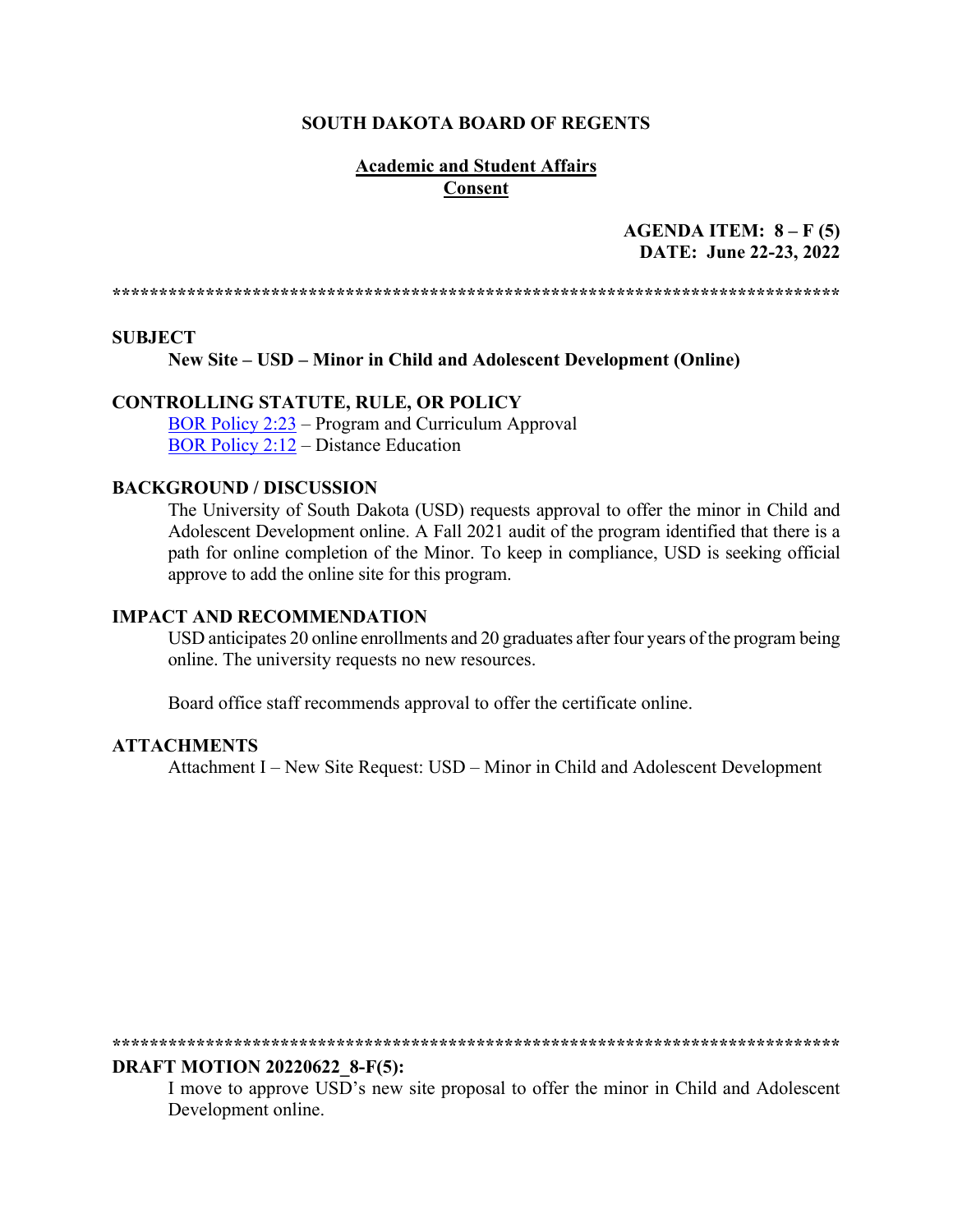

# **SOUTH DAKOTA BOARD OF REGENTS** ACADEMIC AFFAIRS FORMS

# New Site Request

| <b>UNIVERSITY:</b>                      | <b>USD</b>                              |
|-----------------------------------------|-----------------------------------------|
| DEGREE(S) AND PROGRAM:                  | <b>Child and Adolescent Development</b> |
|                                         | <b>Minor</b>                            |
| <b>NEW SITE(S):</b>                     | Online                                  |
| <b>INTENDED DATE OF IMPLEMENTATION:</b> | <b>Fall 2022</b>                        |
| <b>CIP CODE:</b>                        | 42.2703                                 |
| <b>UNIVERSITY DEPARTMENT:</b>           | Counseling & Psychology in Education    |
| <b>BANNER DEPARTMENT CODE:</b>          | <b>UCPE</b>                             |
| <b>UNIVERSITY DIVISION:</b>             | <b>School of Education</b>              |
| <b>BANNER DIVISION CODE:</b>            | 2E                                      |

| $\mathbf X$ | Please check this box to confirm that (place an "X" in the left box):                          |  |  |  |  |
|-------------|------------------------------------------------------------------------------------------------|--|--|--|--|
|             | • The individual preparing this request has read AAC Guideline $2:11$ , which pertains to new  |  |  |  |  |
|             | site requests, and that this request meets the requirements outlined in the guidelines.        |  |  |  |  |
|             | • This request will not be posted to the university website for review of the Academic Affairs |  |  |  |  |
|             | Committee until it is approved by the Executive Director and Chief Academic Officer.           |  |  |  |  |
|             |                                                                                                |  |  |  |  |

## **University Approval**

*To the Board of Regents and the Executive Director: I certify that I have read this proposal, that I believe it to be accurate, and that it has been evaluated and approved as provided by university policy.*

| President of the University | <b>J</b> ate |
|-----------------------------|--------------|
|                             |              |

Note: In the responses below, references to external sources, including data sources, should be documented with a footnote (including web addresses where applicable).

**1. What is the need for offering the program at the new physical site or through distance delivery?**

We started offering a couple of our undergraduate courses online due to requests from students for online options. We recently learned that due to other departments putting some of their courses that are in the minor online there is now a path to online completion. We are therefore requesting online as a new site.

**2. Are any other Regental universities authorized to offer a similar program at the proposed site(s) or through distance delivery? If "yes," identify the institutions and programs and explain why authorization is requested.**

No. SDSU offers a Human Development and Family Studies minor, but their minor is more focused on Family and Parenting contexts. Our Child and Adolescent Development minor is more broad and customizable for students in multiple fields, as it includes courses in Criminal Justice, PE, Sociology, and Communication Sciences and Disorders. The majority of students currently enrolled in our minor are earning majors in Communication Sciences and Disorders.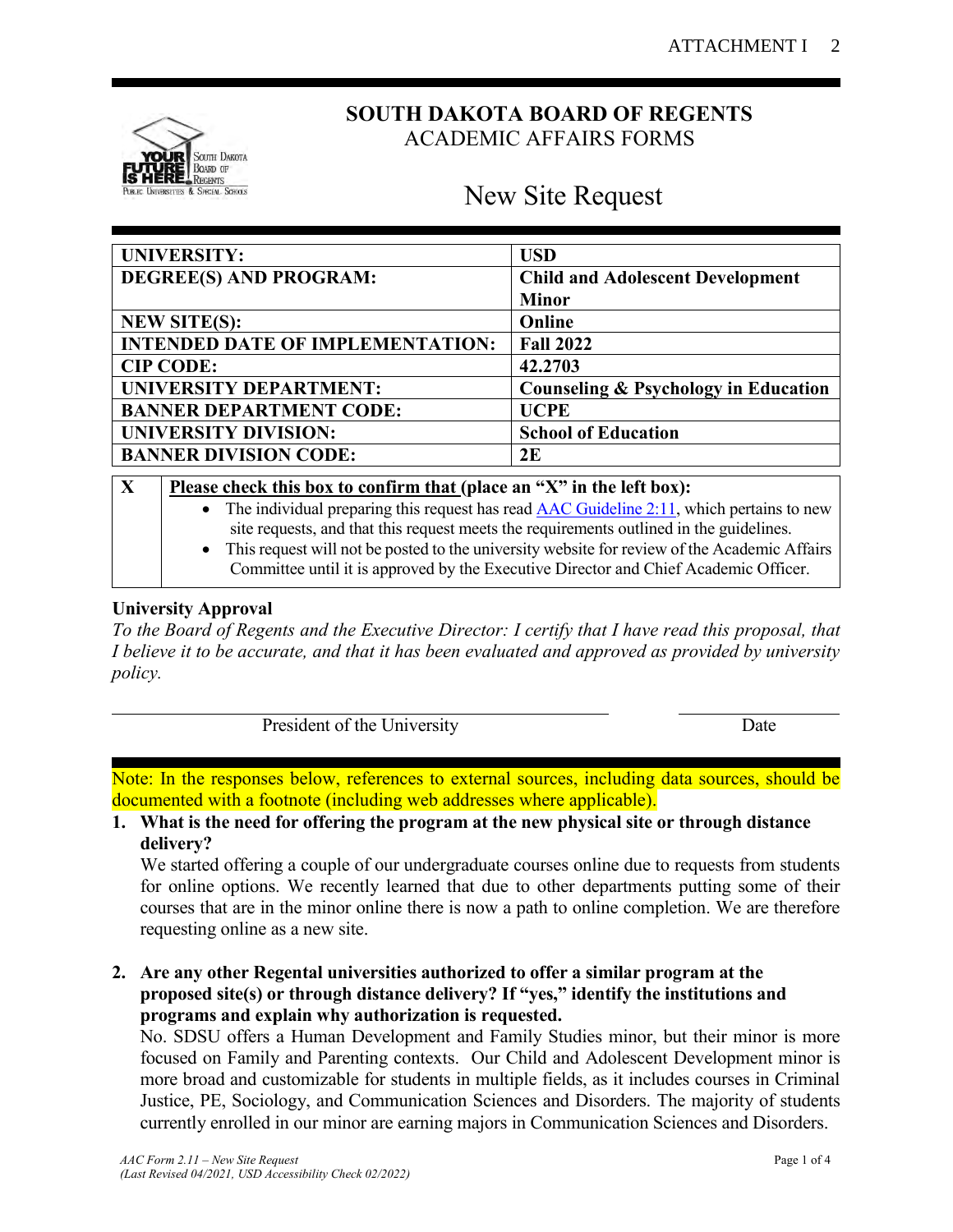**3. Are students enrolling in the program expected to be new to the university or redirected from other existing programs at the university? Complete the table below and explain the methodology used in developing the estimates.** 

Our minor had 74 USD students enrolled in Fall 22, 79 in Fall 21 and 89 in Fall 20, with the drop comparable to overall undergraduate enrollment drops. We anticipate that a small portion of these students may opt to take the online minor rather than the on-campus minor. We also anticipate that a number of already online students will declare this as their minor. According to the SDBOR dashboard there were around 4,000 undergraduate USD students taking online coursework in Fall 2021.

|                                               | <b>Fiscal Years*</b> |                 |              |                 |
|-----------------------------------------------|----------------------|-----------------|--------------|-----------------|
|                                               | 1 st                 | 2 <sub>nd</sub> | <b>3rd</b>   | 4 <sup>th</sup> |
| <b>Estimates</b>                              | <b>FY 23</b>         | <b>FY 24</b>    | <b>FY 25</b> | <b>FY 26</b>    |
| Students new to the university                |                      |                 |              |                 |
| Students from other university programs       |                      |                 |              | 15              |
| $=$ Total students in the program at the site |                      | 20              | 20           | 20              |
| Program credit hours (major courses)**        | 234                  | 360             | 360          | 360             |
| Graduates                                     |                      |                 | 18           | 20              |

\*Do not include current fiscal year.

\*\*This is the total number of credit hours generated by students in the program in the required or elective program courses. Use the same numbers in Appendix B – Budget.

### **4. What is the perceived impact of this request on existing programs in the Regental system?**

We are not putting any new classes online or changing any of the existing coursework in the minor. We anticipate that a few students already enrolled in the on-campus minor may choose online to complete their minor. We also anticipate that some students already enrolled in online USD majors will choose to declare our minor as a result of its online delivery. We anticipate a small impact on recruitment of students to USD who are looking specifically for an online minor in Child and Adolescent Development.

**5. Complete the table and explain any special circumstances. Attach a copy of the program as it appears in the current catalog. If there are corresponding program modifications requested, please attach the associated form. Explain the delivery of the new courses and attach any associated new course request forms.**

| <b>Child and Adolescent Development</b>      | Credit         | Credit                 | Credit                 | Credit                       | Credit             |
|----------------------------------------------|----------------|------------------------|------------------------|------------------------------|--------------------|
| <b>Minor</b>                                 | hours          | hours                  | hours                  | hours                        | hours              |
|                                              |                | currently              | currently<br>available | currently                    | new to             |
|                                              |                | available<br>from this | from other             | available                    | this<br>university |
|                                              |                | university             | universities           | V <sub>1</sub> a<br>distance |                    |
|                                              |                | at this site           | available at           |                              |                    |
|                                              |                | (campus)               | this site              |                              |                    |
| <b>System General Education Requirements</b> | 3              | 3                      | 3                      | $\boldsymbol{0}$             | n/a                |
| Subtotal, Degree Requirements                | $\overline{3}$ | 3                      | 3                      | $\theta$                     | n/a                |
| <b>Required Support Courses</b>              |                |                        |                        |                              |                    |
| Major Requirements                           | 6              | 6                      |                        | 9                            |                    |
| Major Electives or Minor                     | 9              | 9                      |                        | 9                            | n/a                |
| Subtotal, Requirements of the Proposed Major | 15             | 15                     |                        | 18                           |                    |
| Free Electives                               |                |                        |                        |                              |                    |
| Total, Degree with Proposed Major            | 18             | 18                     | 3                      | 18                           | n/a                |

\*If the major will be available in more than one degree (e.g., BA, BS, BS Ed) at the new site(s) and the number or distribution of credits will vary with the degree, provide a separate table for each degree.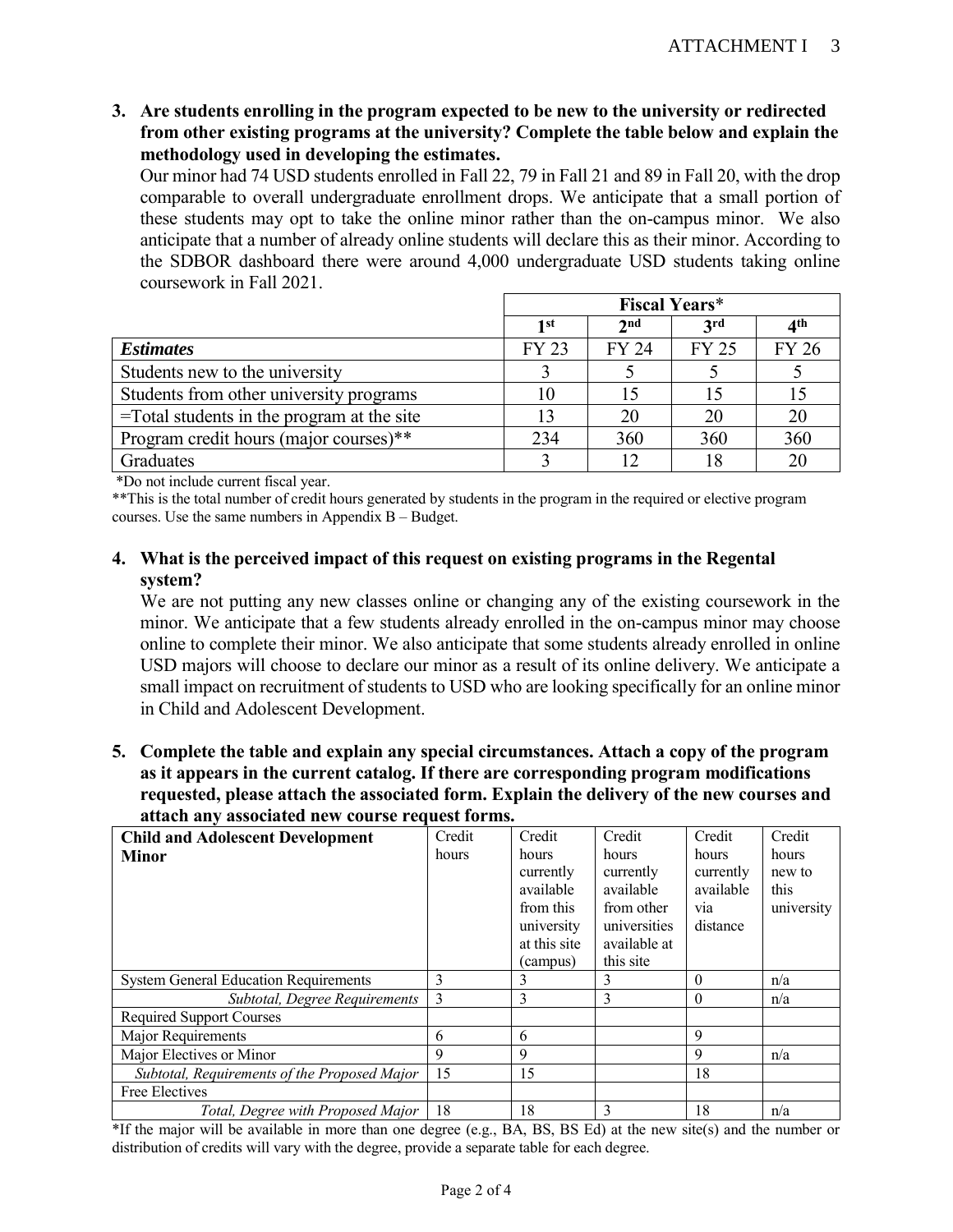**6. How will the university provide student services comparable to those available for students on the main campus?**

Undergraduate advising is offered through Academic and Career Planning. This is available to both online and on campus students. USD also has available the expertise of the I.D. Weeks library, the CTL, and ITS to assist online students (and faculty serving students) in accessing and using resources to further their education.

- **7. Is this program accredited by a specialized accrediting body? If so, address any program accreditation issues and costs related to offering the program at the new site(s).** No.
- **8. Does the university request any exceptions to Board policy for delivery at the new site(s)? Explain requests for exceptions to Board policy.** No.
- **9. Cost, Budget, and Resources related to new courses at the site: Explain the amount and source(s) of any one-time and continuing investments in personnel, professional development, release time, time redirected from other assignments, instructional technology & software, other operations and maintenance, facilities, etc., needed to implement the proposed minor.** *Complete Appendix B – Budget using the system form.* There are no costs. All courses are already offered online and no changes are being made.
- **10. Additional Information: Refer to next page**